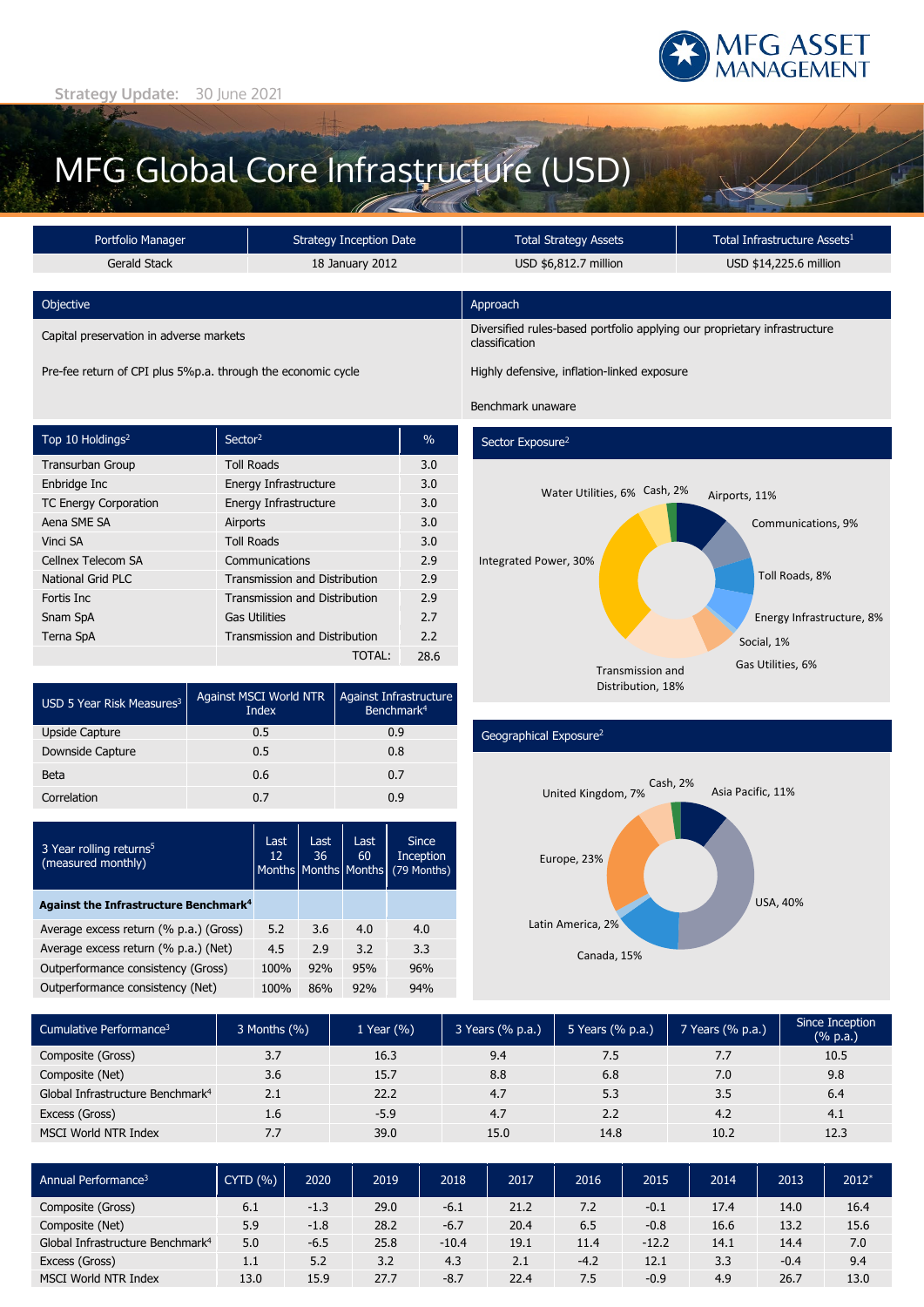## **Strategy Commentary**

The strategy recorded a positive return in the June quarter when utilities was the only sector of 11 in the MSCI World Index to decline in US dollars. The stocks that contributed the most were the investments in Cellnex Telecom of Spain, National Grid of the UK and Enbridge of Canada. Cellnex, a wireless telecommunications infrastructure and services company with more than 50,000 sites across Europe, gained as the market overhang associated with the company's recent capital raising dissipated. National Grid, an electricity and gas utility with operations in the UK and the US, rose after its operating profit for fiscal 2021 beat consensus by 2 percentage points. Enbridge rose on the back of strong firstquarter results, which revealed that the company's critical Mainline asset is once again operating in a fully utilised and apportioned manner, after disruptions associated with the health crisis weighed on volumes during 2020. Trading in the company's stock was also supported by a favourable judgment, issued by the Minnesota Court of Appeals, reaffirming the regulator's approval of the company's Line 3 replacement project. The decision reassured investors that the project would meet its previously guided fourth-quarter 2021 in-service date.

The stocks that detracted the most were the investments in Sydney Airport, Eversource Energy of the US and APA Group of Australia. Sydney Airport slid after Melbourne then Sydney were placed in 'lockdown' after the virus escaped quarantine. Eversource Energy fell after the Connecticut Public Utility Regulatory Authority slammed the utility that through subsidiaries offers electricity, natural gas and water services for its preparation for and response to Tropical Storm Isaias that hit in 2020. In a politically charged decision, the authority found that Eversource did not satisfy relevant performance standards, ordered an indefinite reduction of 90 basis points to subsidiary Connecticut Light & Power's authorised return on equity, ordered the opening of a regulatory docket to consider issuing civil penalties against the subsidiary and foreshadowed the disallowance of certain costs that the authority asserts were imprudently incurred were Eversource to seek recovery. Eversource has indicated it will appeal these findings. APA declined amid talk that the assets of Australia's largest natural gas infrastructure business would be worth less in the transition to cleaner energy.

In relative terms, the portfolio outperformed the benchmark index over the quarter. Outperformance relative to the benchmark was principally attributable to the portfolio's overweight exposure to regulated utilities in developed markets, which comprise more than 60% of the portfolio and less than 20% of the benchmark. Regulated utilities performed strongly during the quarter, supported by softening nominal yields on 10 year US Treasury bonds. Nominal yields on the key risk-free rate proxy declined by about 30 basis points during the quarter, despite comments from the US Federal Reserve that it is likely to begin tightening monetary policy sooner than previously signalled. This pronouncement by the Fed prompted market participants to revise their expectations of future inflation lower, driving real yields on 10-year US Treasury bonds even more deeply negative. Relative performance also benefited from the greater global diversification of our regulated utility holdings in comparison with the benchmark; regulated utilities domiciled outside the US, which performed strongly during the quarter, comprise more than 25% of our portfolio compared with just under 2% of the benchmark.



CMS Energy is a high-quality US regulated utility delivering consistent earnings growth with exposure to the net-zero structural shift.

CMS operates in the supportive US regulatory jurisdiction of Michigan, serving 1.9 million electric customers and 1.8 million natural gas customers. Michigan's above-average authorised returns and incremental allowances for renewables and efficiency position CMS as one of the most attractive regulated utilities in the US. Moreover, Michigan's forwardlooking test-year rate-setting methodology reduces regulatory lag and dampens inflation risk, providing a high degree of confidence that the company will earn its authorised rate of return in full. Bipartisan support for a highly regulated utility sector in Michigan accentuates the constructive environment in which CMS operates.

CMS is in the early stages of its shift to renewables, a transition that is likely to support attractive growth in the company's rate base and earnings well into the future. In 2020, just 11% of the electricity delivered by CMS was sourced from renewables. Yet this figure is set to rise dramatically. CMS recently outlined one of the most aggressive decarbonisation goals in the industry, targeting an exit from coal-fired generation by 2025 and net-zero emissions by 2040. The capital required to achieve this goal will sustain high levels of investment for the next 20 years. Beyond this, Michigan's goal to be carbon neutral by 2050 and the resulting increase in electrification should sustain CMS's investment in the electricity grid at relatively high levels. CMS's rate base (the key measure of a utility's earnings potential) is projected to grow at a rate of about 7.5% p.a. over the next decade, supporting growth in earnings per share at a similar level.

We view favourably CMS's recent decision to divest its noncore home improvement lending company, EnerBank. The move reinforces the CMS 'Clean and Lean' strategy, leaving an almost entirely pure-play regulated utility. CMS's June 2021 'Integrated Resource Plan' also sees the company transferring assets from its unregulated business, CMS Enterprises, to its regulated business, sheltering these assets from the risks inherent in competitive wholesale energy markets and providing a further boost to the growth prospects of its core utility operations.

CMS has delivered consistent earnings growth of about 7% p.a. over the past decade and on average earned above its authorised return, reflecting support from regulatory incentives and adder mechanisms. Considering the constructive regulatory environment in Michigan and a strong capital investment plan supported by decarbonisation goals, CMS is well placed to maintain consistent, reliable earnings growth and cash flows over the next three decades.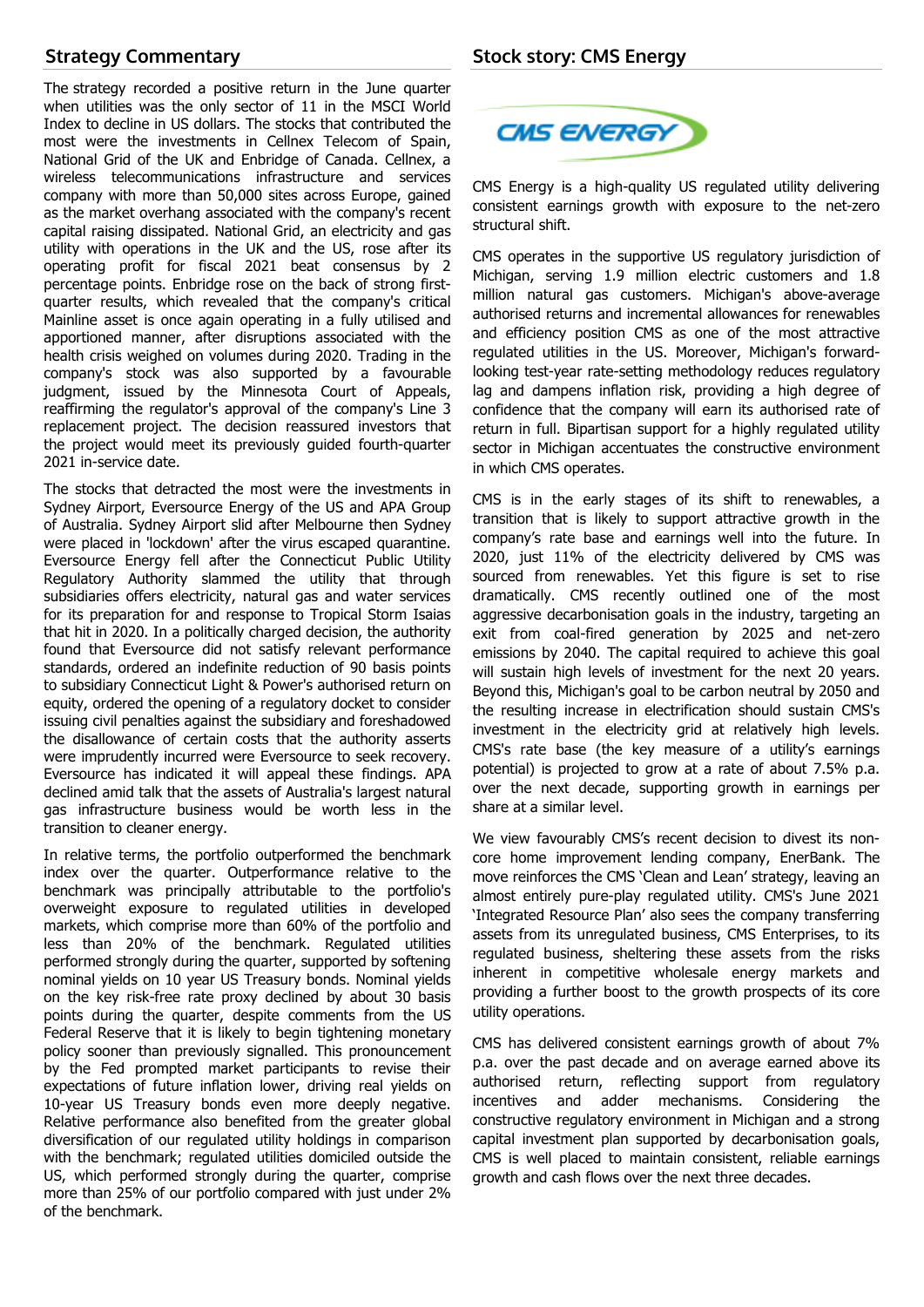

Alliant Energy is a US utility that provides power to nearly one million electricity and 420,000 gas customers in Iowa and Wisconsin. The utility that earned revenue of US\$3.4 billion in 2020 (85% from electricity and the remainder mainly from gas) sees its future in renewables.

The company has plans to 'green' its services in the two Midwest states where it operates. The utility is building wind and solar energy capabilities to replace two coal-based facilities in Iowa and plans to retire two large coal-fired plants with solar-based assets in Wisconsin.

Alliant Energy is aiming to reduce carbon emissions by 50% by 2030 compared with 2005 levels. The company is expected to attain this goal as it had achieved a 42% reduction by 2020. Such success has prompted the utility to declare that by 2025, half its generating assets will be renewables.

Alliant Energy says it intends to eliminate all coal generation by 2040 but will likely achieve this feat earlier. Achieving this would help the company meet its aspirational goal of net-zero carbon emissions from the energy it generates by 2050.

The investment appeal of Alliant Energy is that in turning green it will expand its 'rate base', the capital investment on which it earns a regulator-approved return. Alliant Energy is expected to spend US\$5.9 billion from 2021 to 2024 and another US\$7 billion to US\$9 billion in the following five years on going green.

Alliant Energy's plan holds promise because the company operates in states where regulators support investment in renewable energy. The company expects to grow its rate base (on which it can earn regulator-approved returns) from about US\$11 billion in 2020 to about US\$14 billion in 2024.

Alliant Energy has delivered 5% to 7% underlying earningsper-share growth over the past decade. The utility's green journey has the potential to deliver similar returns in coming years.